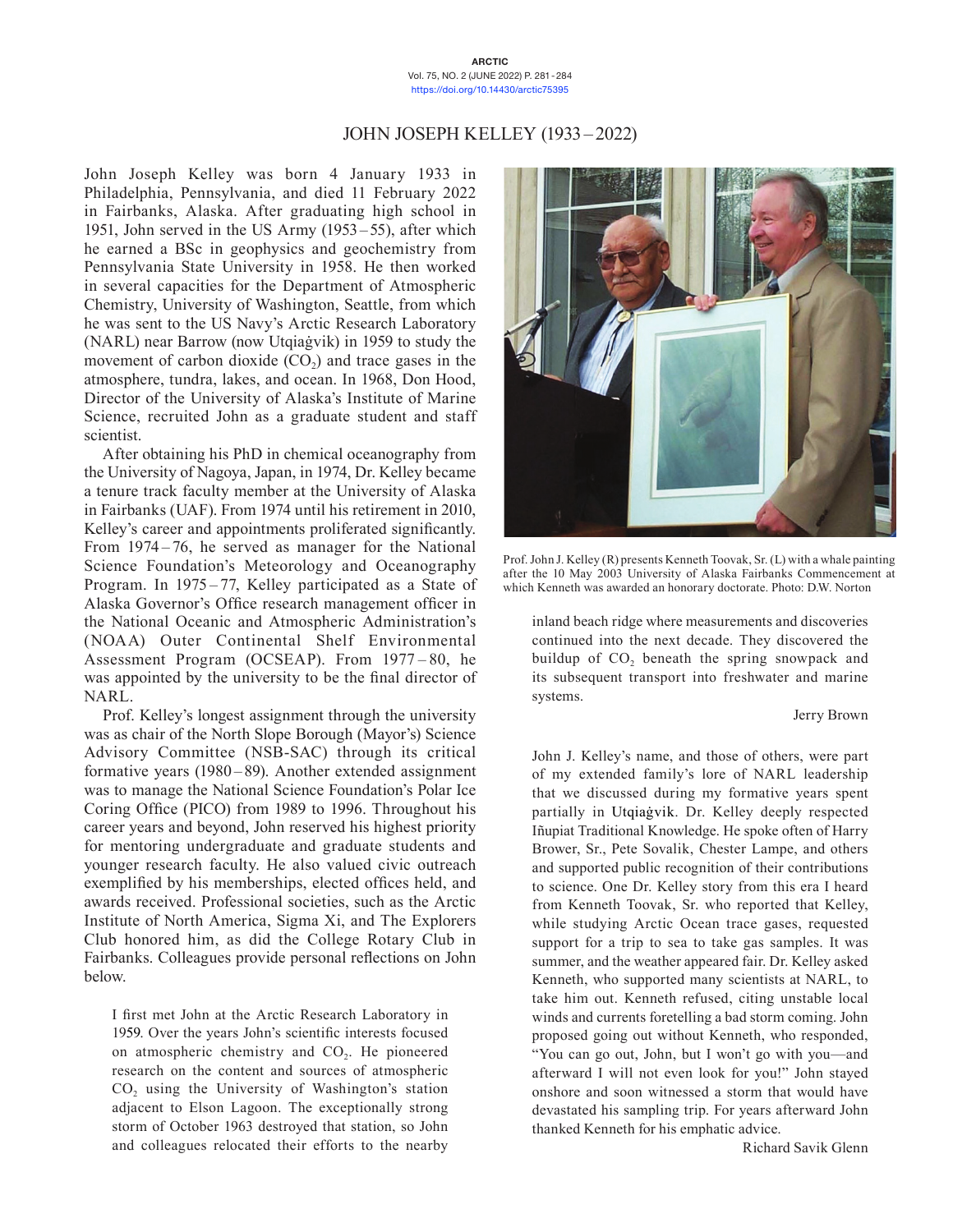John Kelley joined Alaska's Institute of Marine Science (IMS) in the late 1960s. John's interests soon diversified, and Don Hood, the institute's first director, remarked that when you asked John to do something, it got done. That remark helps us see why John ultimately played so many roles.

## Vera Alexander

During tundra biome field studies  $(1970 - 74)$  under the US International Biological Program, John Kelley and his colleague Pat Coyne established a floating station on the lake near John's tundra station at Barrow to measure seasonal fluxes of CO<sub>2</sub> from the lake surface. Throughout the years John worked closely with Charles D. Keeling at Scripps Oceanographic Institute to compare Arctic  $CO<sub>2</sub>$  behavior with the baseline measurements from Hawaii's Mauna Loa Observatory. Jerry Brown

My collaboration with John Kelley began in the fall of 1970 under what seem, in retrospect, like improbable circumstances. John, a meteorologist and chemical oceanographer, had agreed to "adopt" me, a US Army captain and physiological ecologist freshly graduated with a Utah State University PhD. The recently appointed director of the Tundra Biome Program, Dr. Jerry Brown, of the US Army's Cold Regions Research and Engineering Laboratory had asked John to include me in a rigorous series of quantitative measurements of carbon fixation and flux, from atmosphere to tundra, and to other ecological compartments.

Improbable as it may have seemed at the outset, John turned the next few years into a rigorous, scientifically rewarding collaboration. John was perhaps the most unselfish person I have ever worked with. He was a gifted writer and could write a proposal or journal article in the time it took me to get organized. Not only that, his first drafts were final drafts. He never seemed concerned about who got the credit. His goal was always good science and getting the job done as promised, on time and within budget.

#### Pat Coyne

Soon after the Arab oil embargo of 1973, the Nixon Administration introduced Project [Energy] Independence intended to accelerate leasing of US Outer Continental Shelf (OCS) acreage to petroleum companies for exploration and development. Alaska, with its large share of US coastline fronting on OCS acreage, stood to be especially interested in the assessment of ecological conditions and environmental risks inherent in OCS developments in both Arctic and subarctic seas surrounding the state. After hearing my pitch for doing so, Dr. Kelley helped persuade the US Department of Interior to welcome State of Alaska representation on research management teams overseeing the long-term objectives of what became NOAA-OCSEAP. Alaska assigned three professional environmental scientists to positions funded by NOAA beginning in 1975 in Fairbanks, Juneau, and Boulder, Colorado. Kelley himself served as one of those state-appointed scientists in Boulder through 1976.

Dave Norton

After earning his doctoral degree at Nagoya University, John maintained positive ties with Japanese colleagues. He focused on a small city, Mombetsu, in northern Hokkaido, on the Okhotsk Sea. The city was dedicated to sea ice research and had built an offshore tower and a small icebreaker. The community held annual ice symposia, which John regularly attended to present papers. He proposed establishing a sister city relationship between Mombetsu and Fairbanks. This project was adopted by the Rotary Club of College, Alaska. After agreements were exchanged by their respective mayors, the sister community relationship became effective in 1991. Colleagues who faced administrative or social hurdles learned how attentive John was whenever they approached him for advice or help.

Vera Alexander

I met Dr. John Kelley in May 1977 when he had recently become director of NARL. As a newcomer, I was deeply impressed by Iñupiaq culture and the scientific legacies of NARL's founding scientists Laurence Irving and Per (Pete) Scholander. I also learned that the International Whaling Commission (IWC) had imposed a moratorium on subsistence bowhead whale hunts. Barrow residents were devastated and angered by their 2000-year-old whale hunting tradition's abrupt suspension.

I was also impressed by Dr. Kelley's commitment to maintaining strong ties with the Native community that former directors, including Max Brewer, had developed. IWC's moratorium could have threatened NARL-community relations. Kelley and the Navy's base commander calmly reported to NARL's resident staff and scientific researchers that NSB Mayor, Eben Hopson, had assured them that there was no need for concern, and indeed the tensions soon lessened.

J. C. (Craig) George

As the last director of NARL, John Kelly coped with the closure of the lab by the Office of Naval Research before its formal transfer to the Ukpeaġvik Iñupiat Corporation (UIC). During my 22 years in Barrow, John was respected by NSB mayors and the Alaska Eskimo Whaling Commission leaders with whom I worked. In the years before NARL's closure, 1978-80, John sought outside funding to save NARL. He led a team that obtained major funding from the US Interior Department's Bureau of Land Management. Project Whales involved dozens of scientists collaborating to assemble basic information on bowhead whales and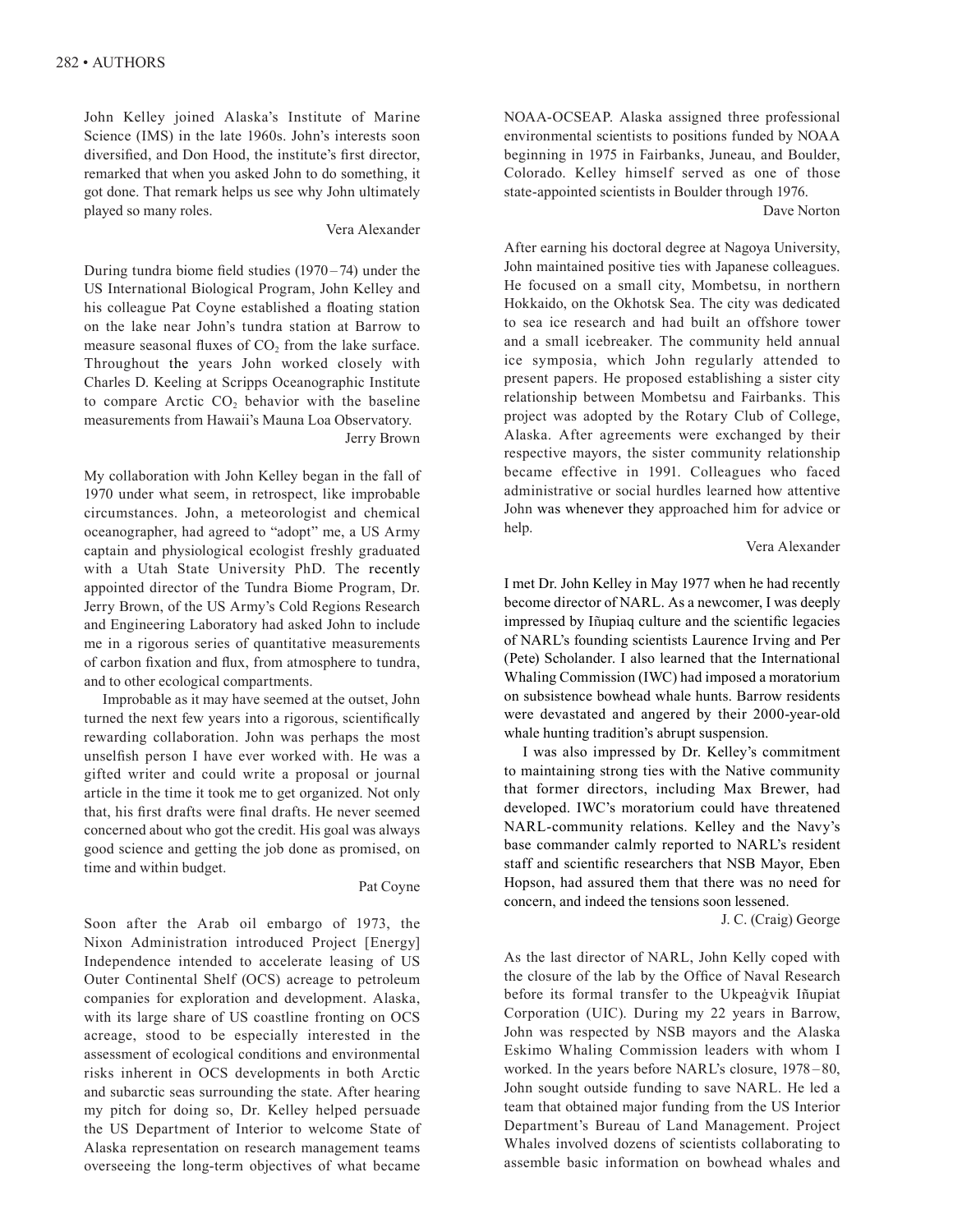how they might be affected by offshore leasing and subsequent oil and gas exploration. Aspects of John's Project Whales were to form a major part of the basis for what became the decades-long Bowhead Whale Research Program conducted by the NSB's Department of Wildlife Management. The NSB bowhead whale project, a "descendant" of John's Project Whales, continues today, and is the largest and longest-lasting (40 years) science project strengthened by Indigenous Knowledge. Harry Brower, Sr. was especially instrumental in guiding the formative years of the project (Albert, 2000; Brewster, 2004). Significantly, for the bowhead whale-dependent people, years of study have shown that the bowhead whale stock has been steadily increasing, thus can support a well-regulated subsistence harvest.

### Thomas F. Albert

After John became director of NARL, we continued to collaborate overseeing environmental research in the Beaufort and Chukchi Sea regions for OCSEAP. When the US Navy ceased funding NARL and its administration through the University of Alaska Fairbanks in 1980, John returned to the university's IMS, from which he continued to promote Arctic marine studies as chair and convener of the NSB-SAC. John Kelley made these transitions smoothly, fostered positive reciprocities among academic and government scientists, Iñupiat stakeholders, and industry representatives. Many people remember the period and John fondly.

### Dave Norton

I returned to Utqiaġvik to work for the NSB in 1980 as a biologist under Dr. Thomas Albert. Our initial task was to estimate how many spring-migrating bowhead whales passed Point Barrow. Tom Albert's cordial ties with the Native community from his earlier physiology work at NARL on rodent cold adaptation, allowed him to seek advice from local senior whaling captains about bowhead migratory behavior. Their advice helped improve our survey techniques.

Later, I came to appreciate how John Kelley's transition from NARL director to chairman of the NSB-SAC had made these improvements possible within what became the NSB's Department of Wildlife Management Bowhead Whale Project. John contributed greatly to Arctic science, the NSB, and the Arctic Iñupiat communities.

## J.C. (Craig) George

When, as a graduate student, I met Prof. Kelley on the UAF campus in 1985, he updated me on events and people connected with UIC-NARL between 1980 and 1985. I had been away from Utqiagvik working on my undergraduate degree in California during those years.

John's thoughtful briefing served me well on several levels. As an advisor, Dr. Kelley strongly supported outreach to Alaska Native students, encouraging us to explore science and engineering disciplines. He was one of the faculty advisors, along with Sue McHenry of Rural Student Services, for the newly formed American Indian Science and Engineering Society chapter at UAF.

In the late 1980s, as a member of a geo-exploration team, I made presentations to the NSB Assembly and mayor regarding local natural gas exploration and development. We were promptly referred to the NSB-SAC. Dr. Kelley chaired those SAC reviews with utmost professionalism. He was kind and polite as chairman, but there was a serious side to his role. We were not simply in class studying Arctic science but were in the real world affecting the lives of the NSB residents. The review and recommendations of the SAC had the power to slow, alter, or stop major proposed efforts, in this case for local energy development; its recommendations to the NSB mayor could bear grave consequences.

## Richard Savik Glenn

John was presiding officer of College Rotary when I became a member in late 1986. Shortly after my induction, he and his wife Eleanor invited me to dinner at their home. We talked about linkages between college faculty and the Fairbanks community, which have been so important to the vitality of social organizations such as Rotary in Alaska, the US, and internationally. At Rotary's weekly meetings, John took time to listen to what other club members had to say and often made jovial comments, which endeared him to others.

John was a faculty leader in research on climate change in Alaska and the Arctic. I admired the diverse tactics he used to disseminate research findings to the general public, the academic community, and especially to students. In IMS, he taught undergraduate and graduate students and led seminars in which I had the good fortune to participate. In the late 1990s my research began focusing on endangered species issues. John invited me to present my case study of the Steller sea lion controversy. Environmentalists, scientists, and others presented briefs to the Seattle District Court, which persuaded Judge Thomas Zilly that the Endangered Species Act (ESA) required closure of the North Pacific fishery until the population recovered. After Zilly's injunction, Senator Ted Stevens added a rider to must-pass omnibus budget legislation that suspended the ESA until further scientific study led by NOAA Fisheries moved the issue toward resolution. John urged me to arrange for the publication of my case study in *Marine Policy* and to present it at conferences in Alaska. He was persistent in promoting the works of others.